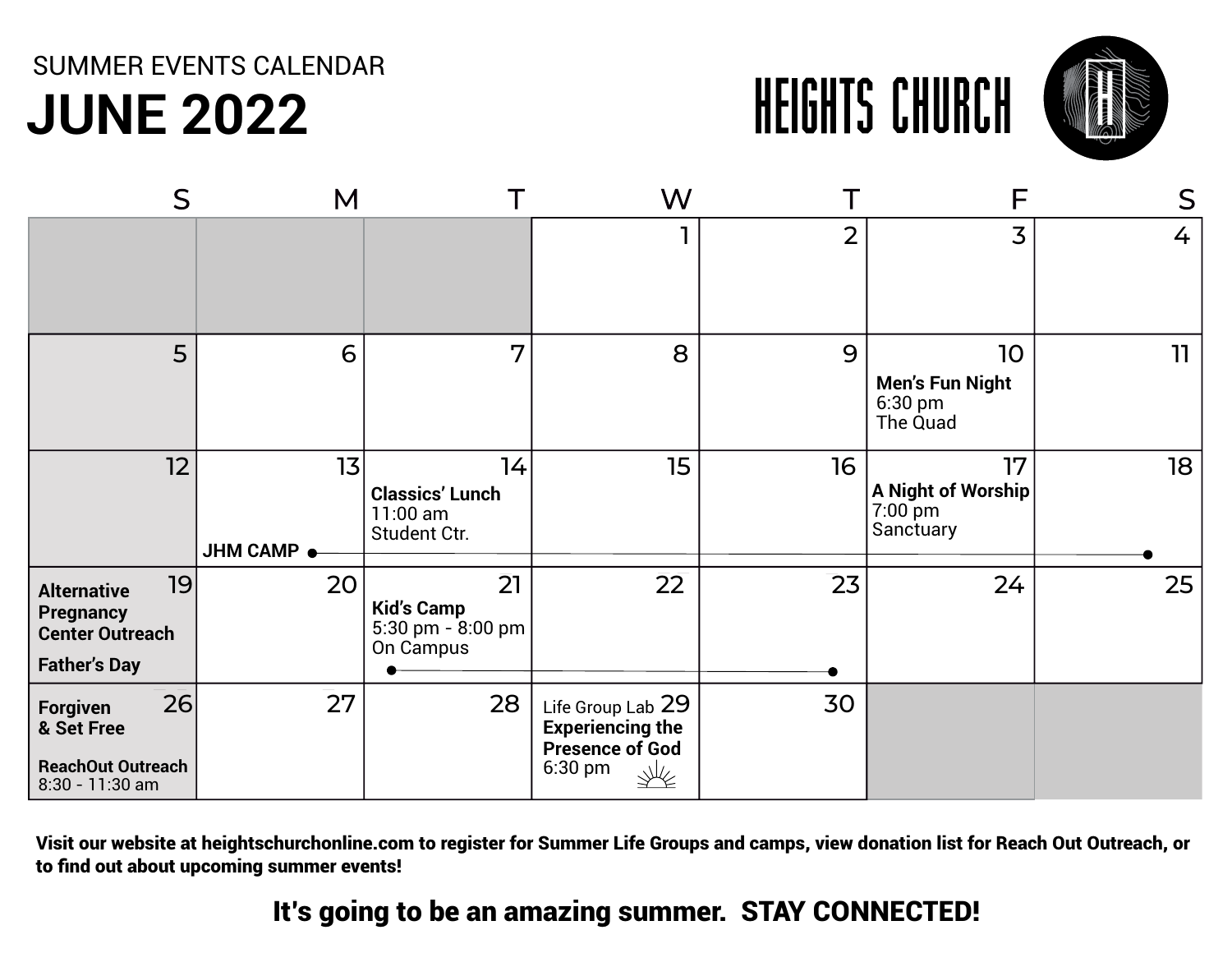## **JULY 2022** SUMMER EVENTS CALENDAR





| S                                                                                                               | M                                                                                                                                                        |    | W                                                                                |    | F                                                                                                                 | S              |
|-----------------------------------------------------------------------------------------------------------------|----------------------------------------------------------------------------------------------------------------------------------------------------------|----|----------------------------------------------------------------------------------|----|-------------------------------------------------------------------------------------------------------------------|----------------|
|                                                                                                                 |                                                                                                                                                          |    |                                                                                  |    |                                                                                                                   | $\overline{2}$ |
| 3<br><b>Baptism Class</b><br>$11:10$ am                                                                         | 4<br>4th of July                                                                                                                                         | 5  | Life Group Lab 6<br><b>Experiencing the</b><br><b>Presence of God</b><br>6:30 pm | 7  | 8                                                                                                                 | 9              |
| 10 <sup>1</sup><br><b>Backpack</b><br><b>Outreach</b><br><b>Kicks Off</b><br><b>Baptism Class</b><br>$11:10$ am | Life Group Lab 11<br><b>Heaven</b><br>$\mathcal{W}$<br>$6:30$ pm<br>$\overline{\text{g}}$<br><b>Keys to Freedom</b><br>$6:30 \text{ pm} (8 \text{ wks})$ | 12 | 13<br>Life Group Lab<br><b>Expectations</b><br>$6:30$ pm<br>₩∕∠                  | 14 | 15                                                                                                                | 16             |
| 17<br><b>Baptism Sunday</b>                                                                                     | Life Group Lab <sup>18</sup><br><b>Heaven</b><br>6:30 pm<br>$\overline{\text{g}}$<br><b>HSM CAMP ●</b>                                                   | 19 | 20<br>Life Group Lab<br><b>Widow Sisters</b><br>$6:30$ pm                        | 21 | 22                                                                                                                | 23             |
| 24                                                                                                              | 25<br>Life Group Lab<br><b>Heaven</b><br>不<br>$6:30$ pm                                                                                                  | 26 | 27<br>Life Group Lab<br><b>Widow Sisters</b><br>$6:30$ pm<br>₩≰                  | 28 | 29<br><b>Women's Event</b><br>$6:30$ pm<br><b>Student Center</b>                                                  | 30             |
| 31                                                                                                              |                                                                                                                                                          |    | Reach Out Outreach or find out more about upcoming summer events!                |    | Visit our website at heightschurchonline.com to register for Summer Life Groups and camps, view donation list for |                |

**ReachOut Outreach** 8:30 - 11:30 am

#### Its going to be an amazing summer. STAY CONNECTED!